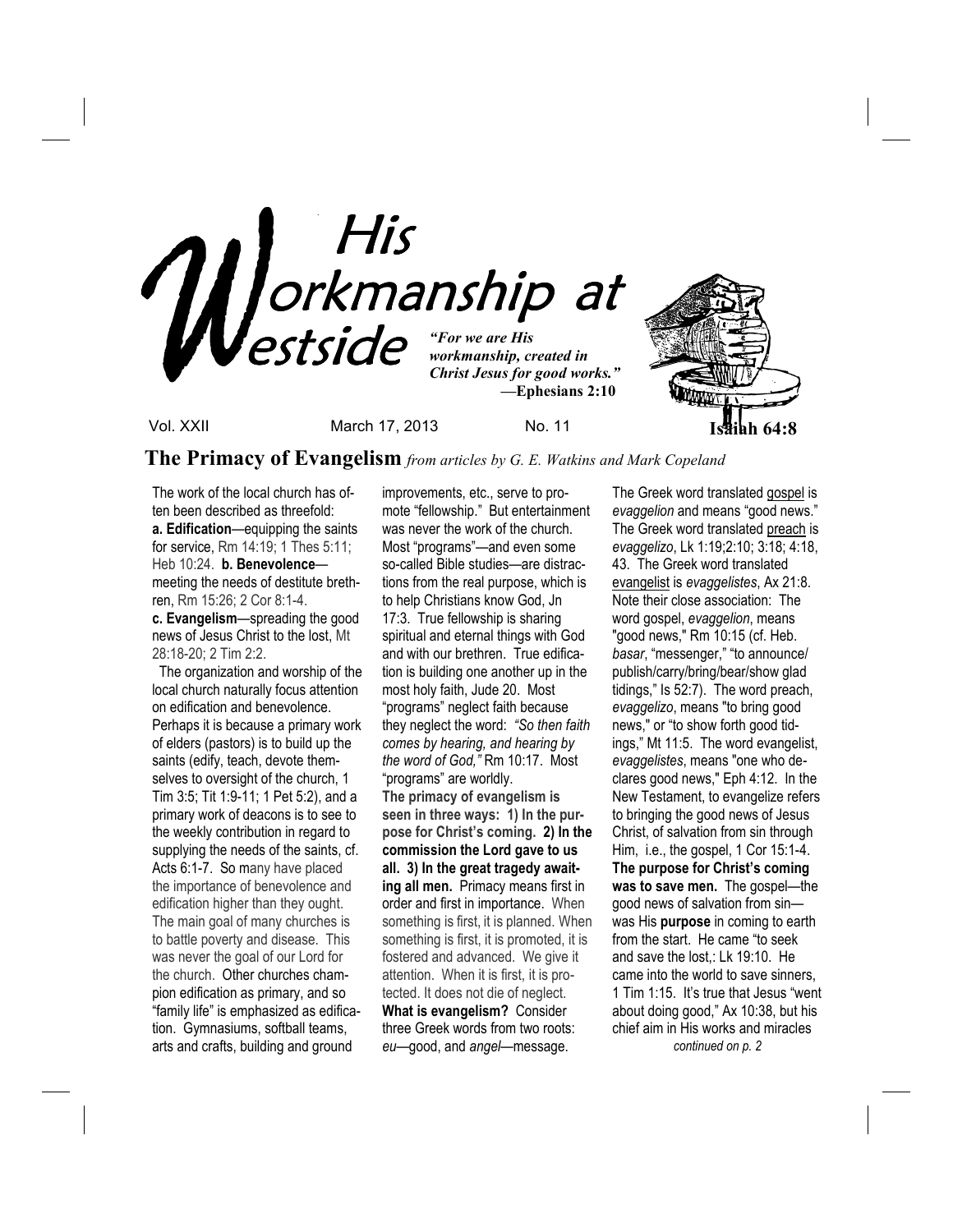## **Evangelism:** *"Go into all the world and preach the gospel to every creature."* **—Mark 16:15**

was to confirm the truth of His words, Jn 3:2; Mk 16:20; Heb 2:3-4**. Jesus commissioned (entrusted) all Christians to share His good news.**  Who is entrusted by Jesus to share His gospel? **Preachers**, yes. Like the apostles did on the day of Pentecost and like the evangelist Philip did, both to groups and to individuals, Ax 8;12, 35, evangelists are called to share the gospel But not only by preachers—**all Christians** are commissioned to share the gospel. Following the persecution at Jerusalem, all the Christians who were scattered went everywhere preaching the word, Ax 8:4. As the people of God, it is our joy and privilege to proclaim the praises of God, 1 Pet 2:9-10. Christians sanctify the Lord in their hearts by always being prepared to give a reason for our eternal hope in Christ, 1 Pet 3:15. Evangelism is sharing the gospel by **churches sending** forth preachers, just as the church in Antioch of Syria sent Barnabas and Saul to the work in Cyprus and Asia Minor, Ax 13:1-3. Evangelism is also sharing the gospel by **churches supporting** those who are preaching. Paul received help time and again from churches in Antioch and Philippi, and by this they had *"fellowship in the gospel,"* Phil 1:3-5; 4:15-16, and were *"partakers of grace,"* Phil 1:7. They supported Paul financially so he could preach elsewhere *"without charge,"* 2 Cor 11:8-9. Evangelism is also sharing the gospel by individual **Christians helping** preachers. John praised his beloved Gaius for faithfully helping his brethren, sending them forth to teach the gospel, 3 Jn 5-8. In this way we become *"fellow workers for the truth."* Paul said that Onesiphorus had *"often refreshed"* him, 2 Tim 1:16. Evangelism is also sharing

the gospel by individual **Christians praying** for the gospel to spread and for God's kingdom to increase. Paul asked the churches of Colossae to pray *"that God would open to us a door for the word, to speak the mystery of Christ,"* Col 4:3. He urged the Ephesians to pray *"always with all prayer and supplication in the Spirit, being watchful to this end with all perseverance and supplication for all the saints--and for me, that utterance may be given to me, that I may open my mouth boldly to make known the mystery of the gospel, for which I am an ambassador in chains; that in it I may speak boldly, as I ought to speak,"* Eph 6:18-20; see also 2 Thes 3:1. Jesus Himself asked His disciples to *"pray to the Lord of harvest to send forth laborers into His harvest,"* Mt 9:37-38; Lk 10:2. Truly, the fields are still white for harvest, Jn 4:35.

 But just as it is urgent for the farmer to go out to the fields and reap when the harvest is ready, so it is urgent for us to go out and teach the gospel today, this week! Perhaps this urgency was why the gospel spread so far and fast in the first century. Not just preachers, but all Christians both collectively (churches) and individually were deeply and personally committed to evangelism, either sending, supporting, praying, or going themselves! They had the same love as Jesus had for the lost, and out of their love for Christ and for a dying world, they obeyed Him in this most important and urgent of all tasks. **A great tragedy is awaiting mankind.** This tragedy is caused by sin, *"for all have sinned and come short of* 

*the glory of God,"* Rm 3:23. Sin leads to spiritual death, eternal separation from God: *"The soul that sins, it shall die,"* Ezek 18:20. *"Your iniquities* 

*have separated you from your God; and your sins have hidden His face from you, so that He will not hear,"* Is 59:1-2. *"For the wages of sin is death, but the gift of God is eternal life in Christ Jesus our Lord,"* Rm 6:23.

 **God's wrath** against sin will lead to His judgment and vengeance against us, Rm 2:5-10; 14:10; 2 Cor 5:10-11; 2 Thes 1:7-9; Heb 10:26-31. We're all bound for everlasting destruction and damnation (condemnation), Mt 10:28; 23:33; 25:41, 46; Mk 3:29; Jn 5:28-29; **There is only one escape**. Only Jesus, His work, and our obedience to His gospel will let us escape, Rm 1:16-17. Over 3000 were rescued on the Day of Pentecost, Ax 2:37-41**.** They were saved because a man stood to preach the gospel, the good news of salvation in Christ. Food, clothing, conversation—these things would have done nothing for them. Evangelism, sharing the good news of Jesus Christ, is what saves men from sin, Rm 10:13-18.

 **Consider the tragedy** if we fail to place evangelism in its primary position among our duties. The sick might be healed, the hungry might be fed, the lonely might be happy, but we'll all be lost.

**Why is evangelism important and urgent?** When evangelism ceases, individual Christians fail to grow, wither, and are eventually cut off by God for not bearing fruit, Jn 15:1-8. Moreover, churches are removed from their relationship with the Lord and die, Rev 2:1-5; 3:1-2. Thus evangelism is the spirit and life of the church. Just as the body without the spirit is dead, Jas 2;24, so Christians—and churches—without evangelism are dead! Evangelism is essential not just for the saving of souls who desper *continued on p. 3*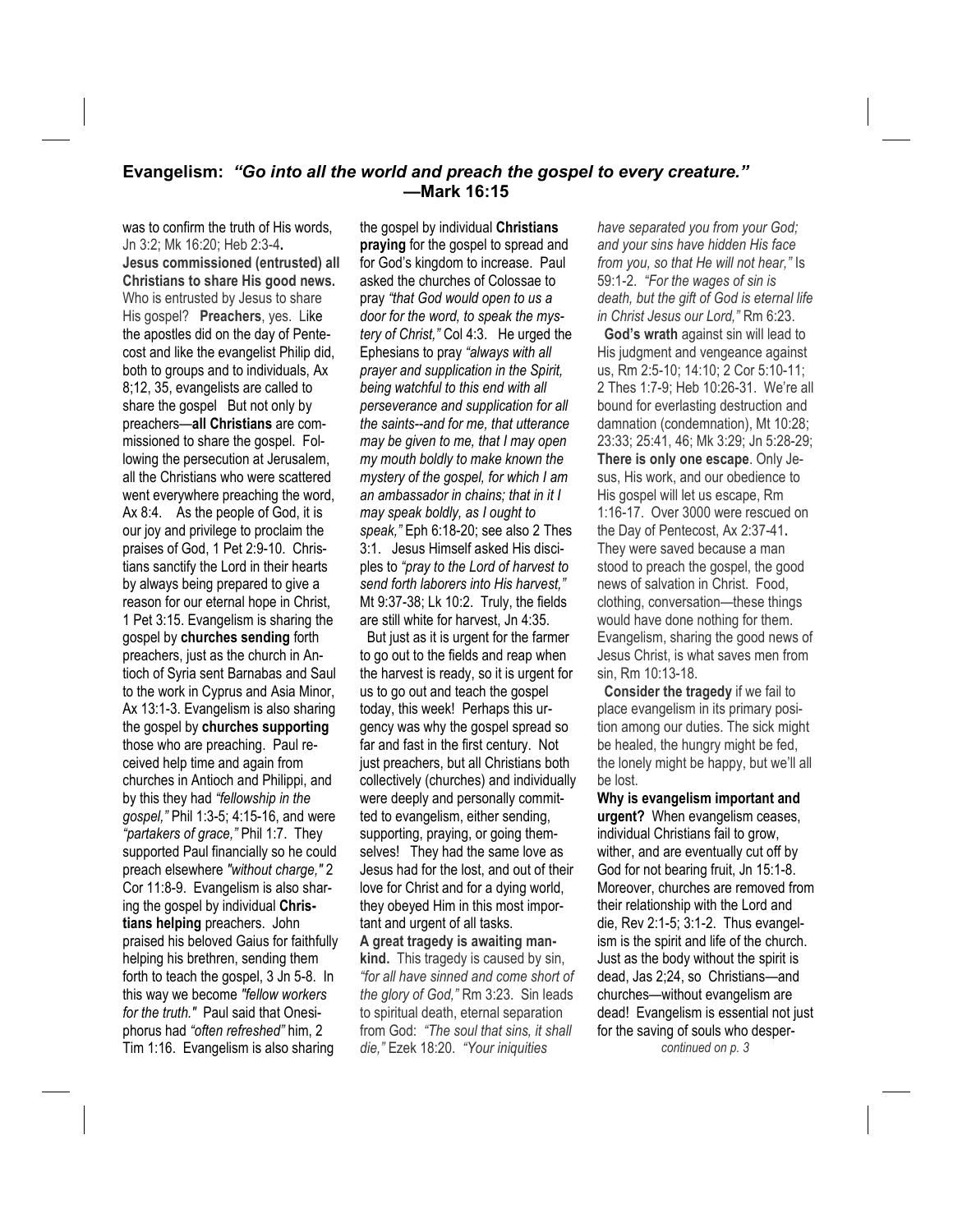

**Evangelism's Primacy** *from p. 2*  ately need the gospel of Jesus Christ, but also for saving souls who already have the gospel of Christ!

In churches everywhere many needs compete for the time, talent, labor, and money of members. Often some things must receive less attention and resources than others. However, we must be aware of the vital importance and urgency of preaching the gospel. Evangelism must receive the best of our time, talent, labor, and money. What is your role in evangelism? To share the gospel of Jesus Christ! Perhaps you will go to other countries to tell others, or perhaps you will help and send others who are willing to go. Let's make sure that both as individual

 Salvation is the greatest need of mankind. Let's meet that need first, 1) by doing what we can personally. Teach, mention, talk, share, praise, pray, invite, preach (pulpit, tract, internet, personal work, etc.). 2) by supporting the work of gospel publishing. 3) by encouraging others who have talent and opportunity. 4) by support– ing evangelists and schools of preaching here and elsewhere. 5) by making sure the pastors are concerned with lost souls and not overdue bills. Supporting local evangelism may very well be the biggest thing a church can do. Promote the gospel. If not me, who? If not here, where? If not now, when?

## Discipleship Here At Home

**Leaning on the Beloved**  We lean on whatever we really love, and what we really love will be revealed by what we lean on. Can it be said of me, "Her love for the Word and the Lord Jesus are infectious and permeate her whole life"? Do I have the kind of love for Christ that causes me to rely on Him for everything? I'll be the first to tell you that my love for Christ and His Word ebbs and flows. It wanes. Thankfully, His doesn't.

 But it is a check to say, "Does my life reflect the love that I have received from the Lord?" True love, mature love always presses onward, upward. Mature love doesn't stay static—neither in your personal relationships nor in your love for Christ. My friend prays with me, "Lord, we love you, and we want to love you more." You know that old hymn, "Leaning on the Everlasting Arms!" When our love has grown, we want to rest in Him and give to Him what He has lavished on us. We long for the fullest expression of intimacy and joy with our Beloved. Do you ever feel unable to express your affection fully to the Lord? God is a Spirit, so how can I worship Him when I live in the flesh? Do you feel limited by your flesh, by your sinfulness, by your weakness, by the fact that you can't see Him? Do you feel limited by what others think? Maybe you'd like the freedom to express your love to Jesus openly, without people thinking that you're excessive or crazy. Maybe a friend thinks, "You've gone off the deep end because of all this religious stuff—praising God, loving the Lord." Paul reminds us that although there are limitations now, Rm 8:22-23, we will be fully free one day to express our deepest love. The day will come when there is not the limitation of our mortal bodies. When we see Jesus face to face, we'll be able to love Him as He is, 1 Jn 3:1-3, and to do so without being misunderstood. Do you long for that day?

**PRAY FOR healing, protection, help, and comfort here & away**

**Mark Campbell**—pneumonia last week; full recovery expected from "brain bruise"; respiratory tests this week at Nat'l Jewish **Matt Reames**—VA unable to insert shunt to drain fluid from his brain (hydrocephalus), the cause of Matt's headaches and blurred vision; pray for VA speed

**Madge Wallace—**lung cancer; radiation ended Fri; new chemo starts in two weeks **Judy Strand**'s son **Joe Huff**—recurrence of neurological symptoms, black-outs, from brain injury he suffered in a 2007 car accident **Rod Green**—pneumonia

**Mina Gonzalez's** uncle **Charles Hawkins—**colon cancer

**Pat Campbell**'s mother, **Ruth Hice**—two units of blood transfused Fri for anemia **Family** of toddler **Axel Charette**, who was murdered in Mexico—family has returned to Ridgeway, CO, to grieve *Bereaved* The Boyd family is grieving over the loss of Gary's sister, **Gail Storatz**, who passed away last Thurs.

 **CHRONIC CONDITIONS Logan Corray; Rocco Sangellino Jr; Addison Tope; Pat Wilkes**—asthma **Pearl Chapman**—leg pains; pancreatitis **Nell Free—**heart; spinal pain **Autumn Hadders—**epilepsy **Jonathan Hadders—**RA **Kirk Johnson—**worsening MS; housebound in cold weather and needs help **Menards—**age; **Lloyd**, diabetes; **Virginia,** now legally blind from rapid macular degeneration; high BP **Sandra Perry**—neuropathy from diabetes **Cheryl Reames**—diverticulitis; fibro **Lynda Szymanski**—COPD, lung *+#+#+#+#+#+#+*

*Job concerns* **Andrew Tope** and **Frank Savarese** are seeking jobs. **The Menards'** son is out of work. *Expecting* **Marie Carlson**—-July 1 girl *Travel* **Pat Campbell** is in AR visiting her parents and will return Tuesday.